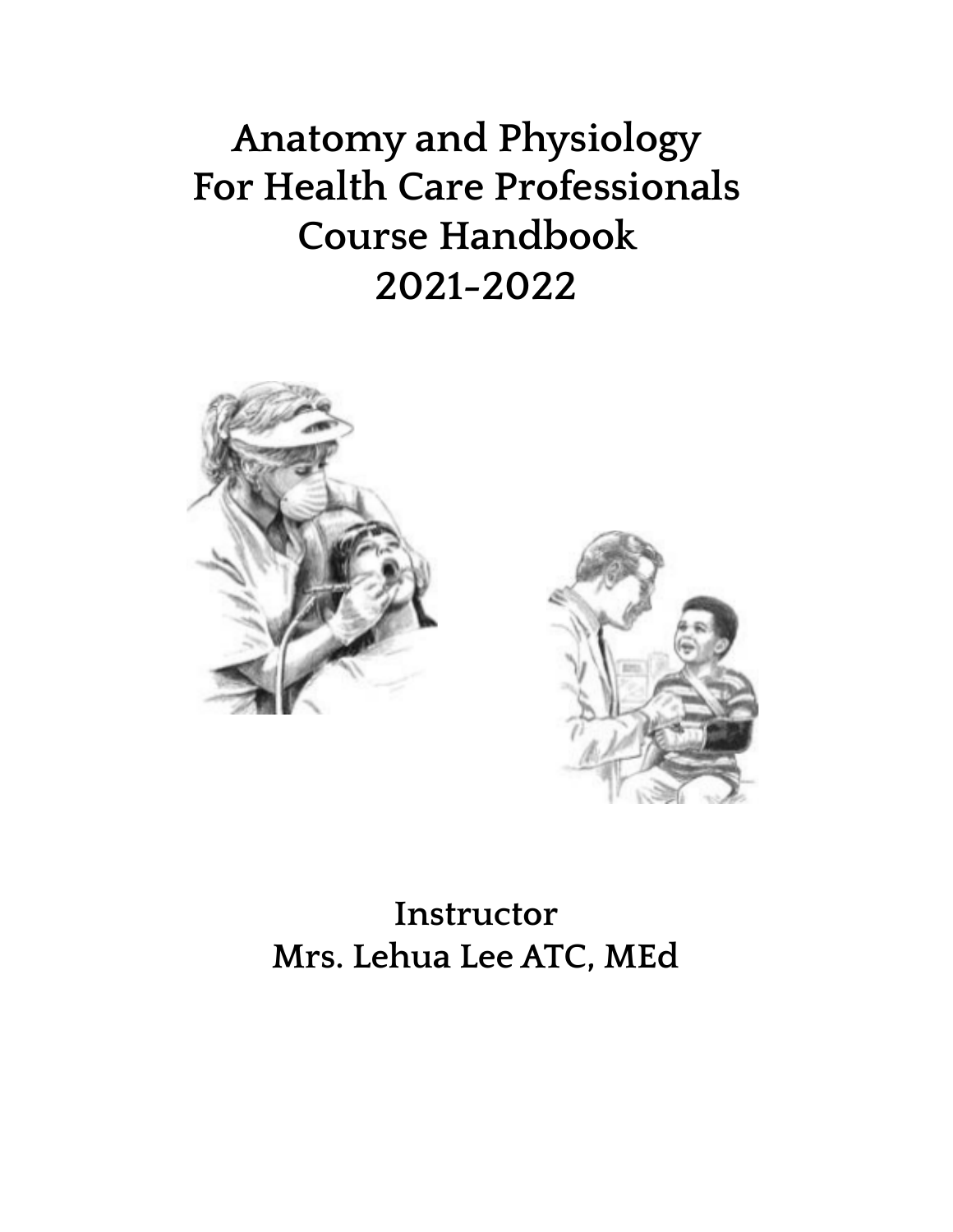Instructor: Lehua Lee Anamtomy & Physiology 2021-2022 llee@mvrop.org

### *Preface to Syllabus*

Hi everyone and welcome to Anatomy & Physiology. I know this year is going to be unique and filled with many firsts. Like you, this is all new to me and I am a little nervous and that's okay. I am also excited to be back in the classroom and I hope you are too. I wanted to let you know that I am going to do my best to make this experience as close to a "normal year" as possible. As such, I have decided not to make a lot of changes to my syllabus. The changes I have made will apply mostly to mandates and the safety of students in the classroom.

#### **When does class meet?**

This class will follow the approved Irvington bell schedule.

#### **What do I do if I am sick?**

All students should conduct a daily self-assessment for any signs or symptoms of illness. You should stay home and contact your school if you have any symptoms of an illness such as a fever, cough, sore throat or headache. Students should not return to school after an illness until they have been symptom free WITHOUT medication for 24 hours.

#### **Expections:**

**MASK REQUIREMENTS**. All students are required to wear a mask or face covering while inside any classroom or building on campus. A mask will be provided if needed.

**BE ON TIME**. As an ROP class, we have a focus on your professionalism and employability skills. Please make sure you are on time to our class meetings.

**BE APPROPRIATE AND PROFESSIONAL.** This applies to your dress and your behavior.

**NO FOOD IN CLASS.** There will be no food allowed in class. You will be allowed to have water/drinks in a reusable container or a container with a lid.

**BE SUPPORTIVE.** Everyone is going through different circumstances right now. Be understanding and supportive of each other. Kind words, offer to help a classmate if they are struggling, ask how someone is doing. A small compliment or simply asking how someone is doing can go a long way in making someone feel valued. If you have concerns about a classmate or if you are struggling yourself, PLEASE REACH OUT TO ME, WE ARE IN THIS TOGETHER!

**HAVE FUN!** We are here to learn, but I pride myself on having a classroom that is welcoming and informal. I want you to get to know me and each other. I don't want to lose this sense of community. If you have any suggestions along the way, let me know.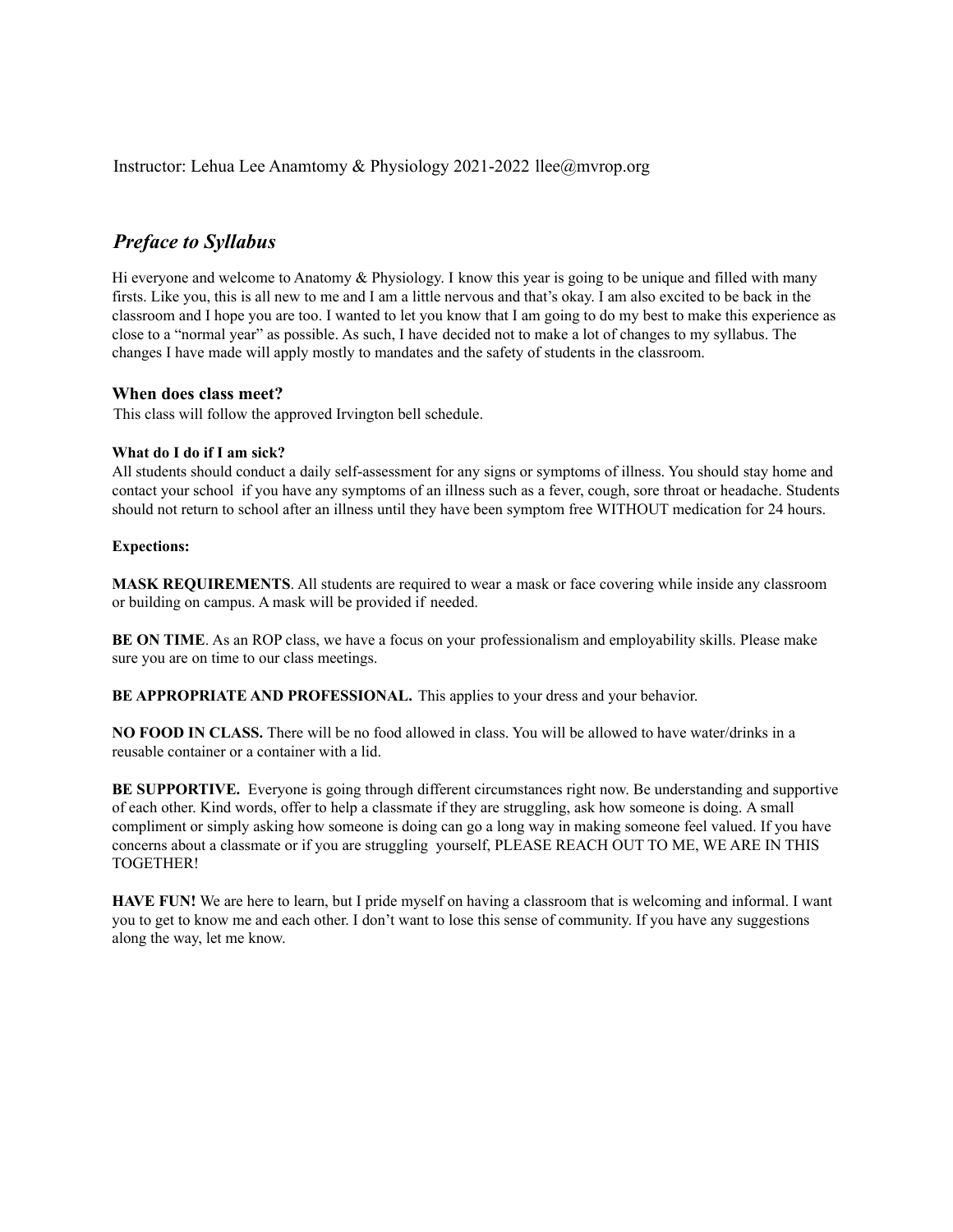# **Course Expectations: A & P for Health Care Professionals**

Mrs. Lehua Lee, ATC, M.Ed. Office Hours: By appointment

**Information for this class will be through the MVROP Infinite Campus portal (not FUSD). Students will be provided log in information at a later date. If you have questions regarding your students progress, please email me at llee@mvrop.org or call me at 657-1865 x15224**

## **Course Description**

This is a one-year, college preparatory course which satisfies the UC-d (lab science) requirement. It is required at the junior level for the SHAPE Career Pathway. This rigorous course allows students to:

- 1) Gain a strong foundation in anatomy and physiology that is needed for any health care profession
- 2) Gain knowledge about a variety of healthcare professions including nursing, medical, dental, sports medicine, rehabilitation and emergency medical services

# **Course Goals**

Upon successful completion of the course, students will:

- ❖ Understand the education, job duties, scope of practice and day-to-day activities of various health care professionals.
- ❖ Demonstrate basic skills performed by practitioners in specific areas.
- ❖ Demonstrate an understanding of anatomy and physiology, including key concepts such as homeostasis, human growth and development and disease processes through

experimentation, group projects, critical thinking and problem solving.

❖ Be able to narrow their interest of health/fitness careers to those best suited to their abilities and interests.

## **Text**

Colbert, B., Ankney, J. & Lee, K., Brown, E.. Anatomy, Physiology & Disease: An Interactive Journey for Health Professionals, 4th ed. , 2017, Prentice

## **Covered in Course**

- ❖ Job employment skills
- ❖ Introduction to Anatomy & Physiology: Cells, tissues, systems, medical terminology
- ❖ Growth and Development: Integumentary, skeletal and muscular systems
- ❖ Homeostasis: Reproductive, nervous, endocrine, lymphatic, respiratory and urinary sy
- ❖ Energy: Digestive systems
- ❖ Career exploration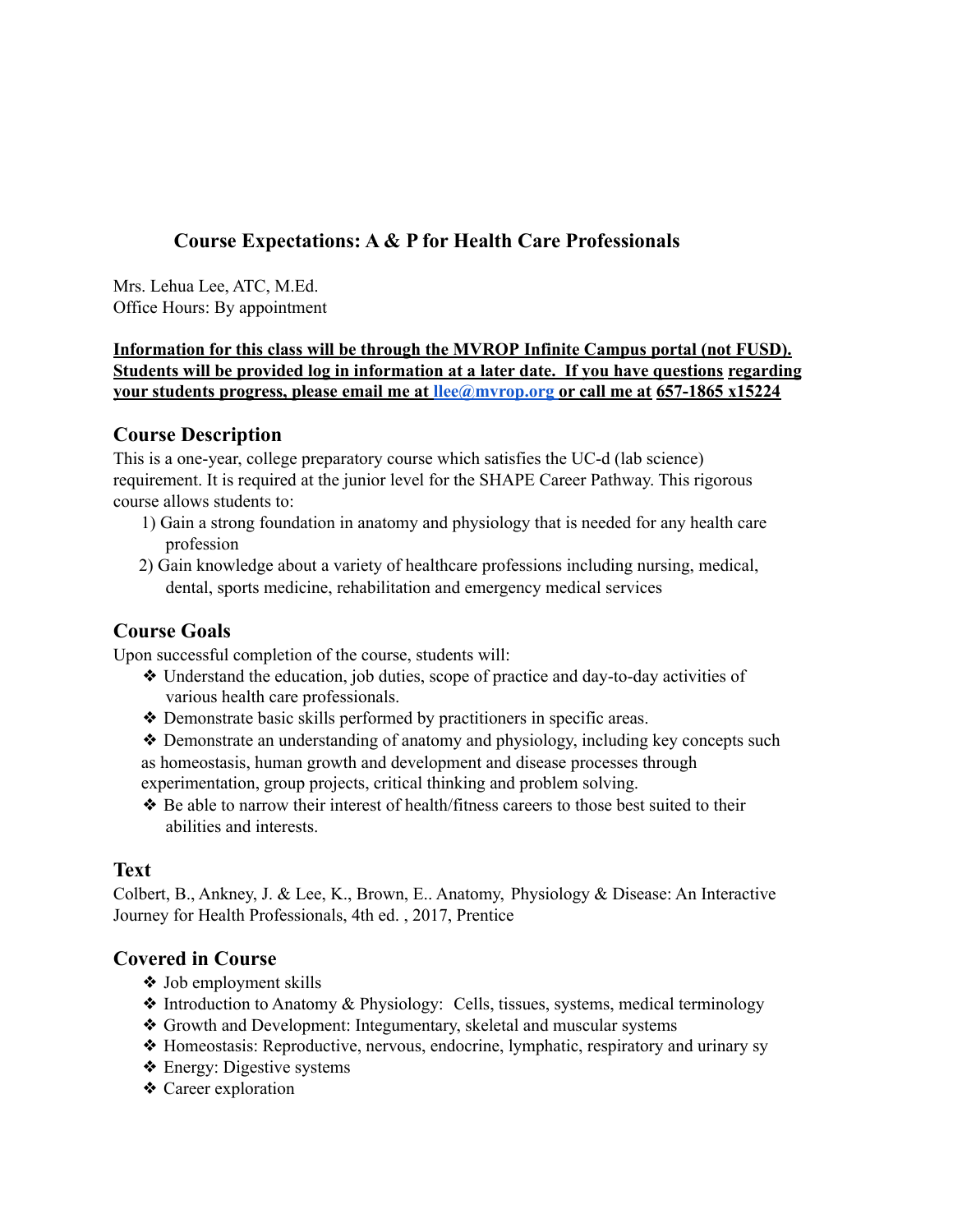## **Materials**

**Binder:** Each student will need a 2", 3-ring binder with dividers, which contains work only for A  $\&$  P. The binder will contain class notes, handouts, returned work and quizzes. The notebook will be checked periodically and is part of your overall grade. More information on the contents, set-up and grading of the notebook will be passed out at a later time.

## **Grading**

 $A= 100-93\% A = 92-90\%$  $B+= 89-87\% B = 86-83\% B = 82-80\%$  $C_{+}$  = 79-77%  $C = 76$ -73%  $C_{-}$  = 72-70%  $D+= 69-67\%$  D = 66-63% D = 62-60%  $F =$  Below 60%

#### Breakdown of Points

40% Formative (homework, classwork, participation, attendance. etc.)

60% Summative (tests, labs, projects, etc.)

### **Class Policies**

- 1. **Participation/Attendance:** Students are expected to attend and participate in class every day. **If you are tardy or miss class multiple times, your grade will be adversely affected.** Points for class participation are also dependent on the presence and punctuality of the student. Any absences or tardies will have a negative effect on job readiness and thus on the student's grade.
- 2. **Missed Work:** It is the **student's responsibility** to obtain any notes, handouts and assignments that were missed for an excused absence. If class was missed for a school function (i.e. athletic contest, field trip) it is the student's responsibility to see the teacher prior to the event to make arrangements for the missed work. If arrangements have not been made prior to the event, no make-up work will be allowed. **All make-up work must be completed within one week of the absence. A student may NOT make-up any assignment, quiz or test due to an unexcused absence or tardy.**

**There will be a significant number of labs in this course. Lab work will be difficult to make-up. The set-up required and the fact that I am only on campus for 3rd and 4th period make it very challenging to make-up labs. Therefore, every effort should be made to not miss class periods in which we will be completing a lab.**

3. **Work Readiness:** You will be graded on your work readiness. Work readiness relates to skills that employers want to see in their employees and contributes to your formative grade. The qualities include: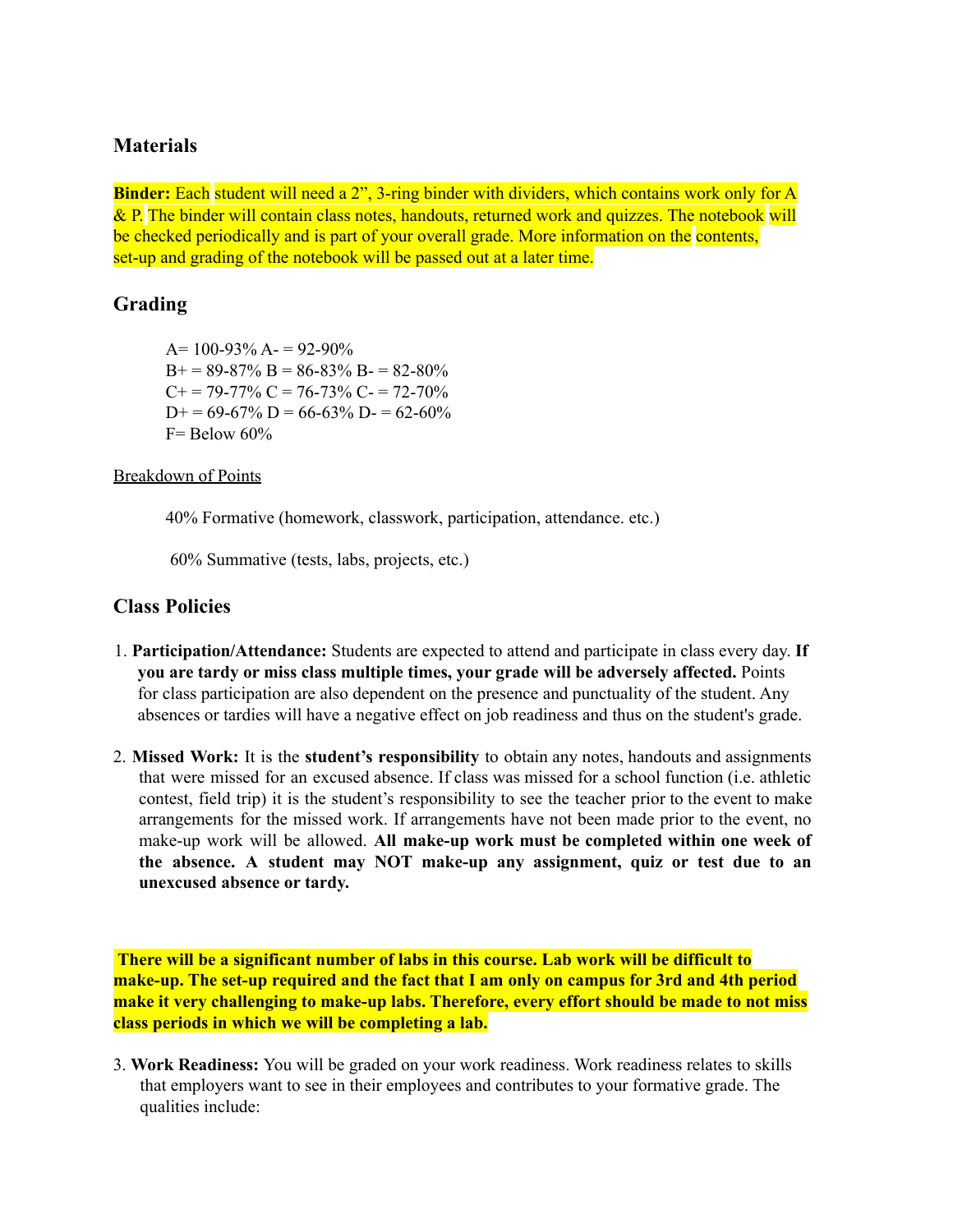❏ punctuality ❏ attendance ❏ assignments that are neat, complete, on-time and accurate ❏ initiative ❏ proper use of cell phones

#### 4. **In-class assignments this still applies to virtual/hybrid learning**

- All assignments are due on the day announced. Late material will not be accepted unless there is an excused absence.
- All make-up work must be turned in within a week of returning to class. It is the student's responsibility to find out what material was missed during an absence and to make it up. For example, copy the notes from a classmate, check the bulletin board or web site (google classroom) for missed assignments, and check the file box for missed assignments.
- **Work must be neat and professional to receive full credit**. **If I can't read it, I won't** grade it! If there is not a name on it, it will not get graded and will be thrown away! **o All assignments are worth 20pts. The breakdown of points is as follows.**
	- **▪ 5pts: neat (name is on the paper, heading is correct, I can read the assignments, minimal cross-outs, no doodles)**

**▪ 5pt: complete (all questions were answered, answers are complete)**

**▪ 5pts accurate (the information provided is accurate and thorough)**

- **▪ 5pts: ontime (the assignment was submitted on time)**
- 5. **Contracts:** Please be advised that this is a Mission Valley ROP course which is taught on the Irvington campus. There are some important differences that you need to be aware of

● **YOU CAN RECEIVE A "D" OR AN "F" IN THIS CLASS**

● **I DO NOT GIVE CONTRACTS**

The reason for this is simple, you are all interested in becoming health care professionals and I am treating you as such. With that being said, do not be nervous about the class. If you come in with a positive attitude and put forth a reasonable effort you will do fine in the class and hopefully have some fun too.

6. **Behavior:** This is a career technical class; therefore we will adhere to a professional environment in the classroom. Students will conduct themselves in a way becoming of any health care professional. Any behavior that would not be tolerated in a healthcare setting or is disruptive to the learning process will not be tolerated and will affect your grade. The following rules will be observed in the classroom at all times:

### ➢ **NO CELL PHONES UNLESS GIVEN SPECIFIC PERMISSION TO HAVE THEM OUT**

 $\triangleright$  No eating or drinking in the classroom (with the exception of water)  $\triangleright$  No profanity or offensive language

- $\triangleright$  No cheating
- $\triangleright$  Have a positive attitude
- $\triangleright$  Be respectful
- $\triangleright$  Have fun!!